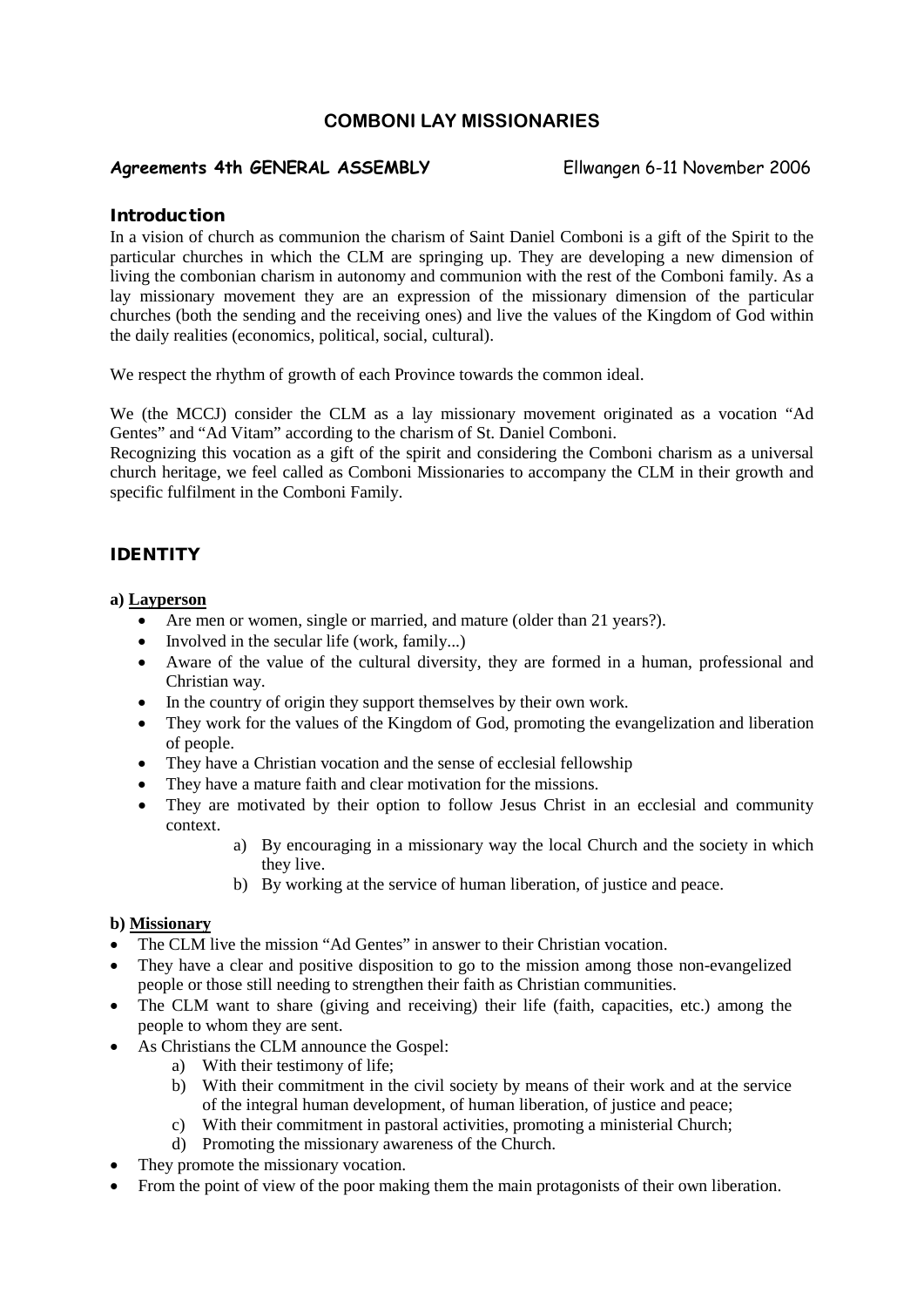### **c) Comboni**

- As the Comboni Family, the CLM live their vocation through Daniel Comboni's charisma, recreating it by the light of their lay status.
- In general they work in co-responsibility and in collaboration with the Comboni Family.
- This supposes:
	- a) Identification with the charisma, the founder's knowledge and his spirituality, to be witness of Jesus' Gospel.
	- b) "To Save Africa with Africa" being promoters and animators of local laypeople.
	- c) To make a preferential option for the least in society (the excluded and impoverished), which to be authentic, is born of faith, which influences the world of politics, of education, of the economy, etc. willing to bear the cross with the crucified of today.
	- d) Community Life as the fundamental dimension of the missionary life. That is carried out in the community of CLM (where it is possible), be it in the apostolic community with the Comboni Missionaries or other pastoral agents; maintaining an austere style of life and an attitude of sharing with people.
	- e) Continuing in their country of origin the "missionary" work being carried out especially in the promotion of the justice and the solidarity, with an "alternative lifestyle" and maintaining the CLM presence in projects 'ad extra' in the various missions.
	- f) As part of the Comboni Family, we believe that the CLMs , MCCJ, Comboni Sisters and seculars should come together for assemblies (as observers), retreats, feasts or special days of the Comboni Family, etc.

## Formation

**Several stages exist:**

- **Stage of knowledge and first contacts** (Length varies according the candidate.)
- **Discernment stage** (Around one year, minimum) to know the candidate and to discern their vocation, etc.
- **Going in-depth stage** (it varies according to the Province, 1 or 2 years): it is developed in weekend encounters, seminars, retreats, etc.
- **Specific preparation** (an ideal of a minimum of 6 months of community experience):
- Usually the CLM candidate has a course with other missionaries of the country, and it is more intensive course with residence in a Comboni house: for the language preparation, study of the culture of the destined country, Comboni spirituality and charisma, etc.
- **Formation in mission:** includes six month period of enculturation (culture, language, etc.), specific formation for lay people, supervision from someone outside of mission.
- **Permanent formation: (**Includes those who have returned from mission).

We suggest that there will be personal accompaniment in all stages of formation.

We believe it is necessary to prepare more lay people who are able to guarantee the formation and accompaniment within the CLM in order to gain greater autonomy.

The Central Committee will coordinate the sharing and distribution of material among the CLM and will prepare a "basic course of formation".

That the CLM continue walking towards establishing international communities. To help this, the formation programmes should be shared more during the coming 3 years.